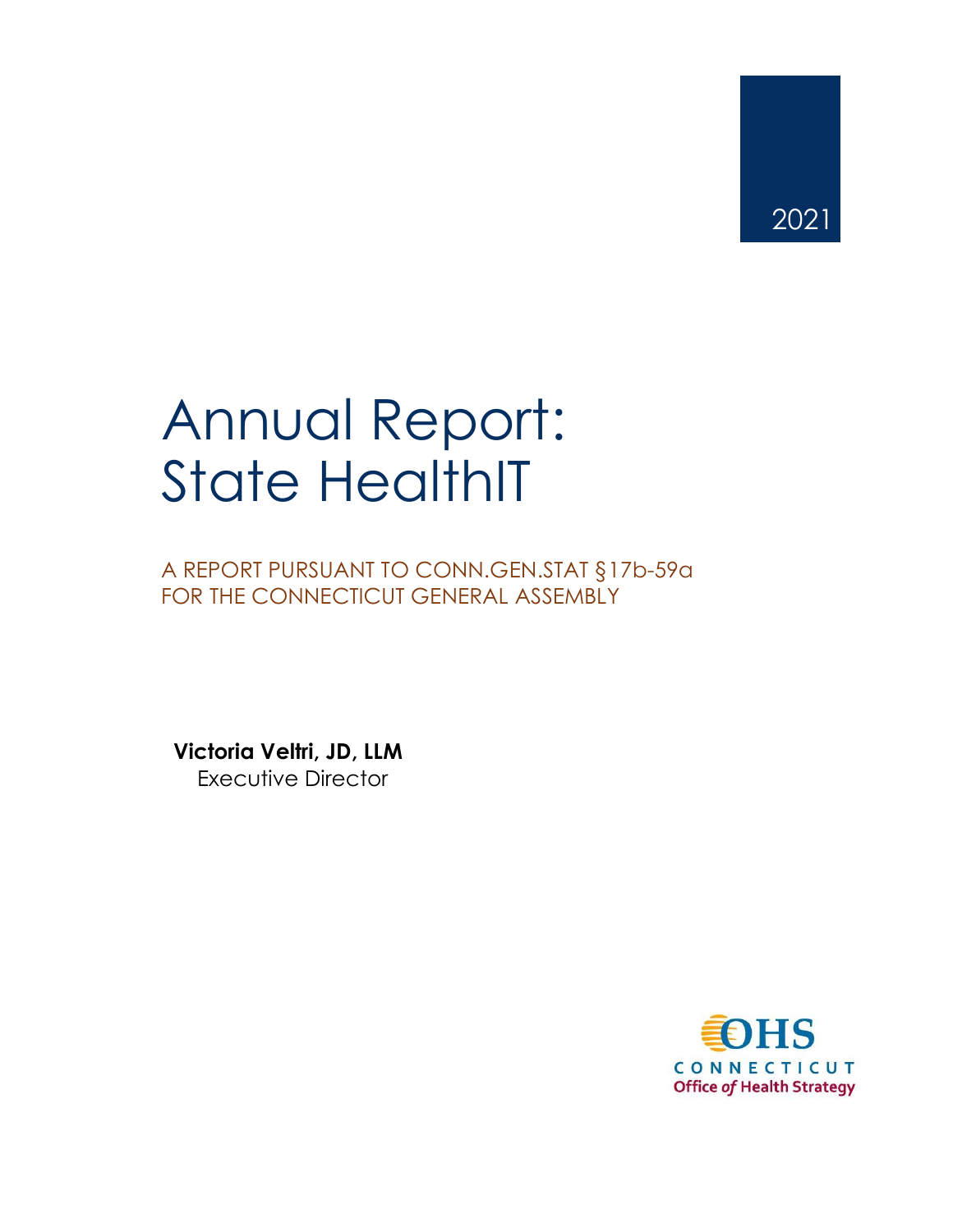# **Table of Contents**

| Appendix D: Medication Reconciliation and Polypharmacy Committee 27 |
|---------------------------------------------------------------------|
|                                                                     |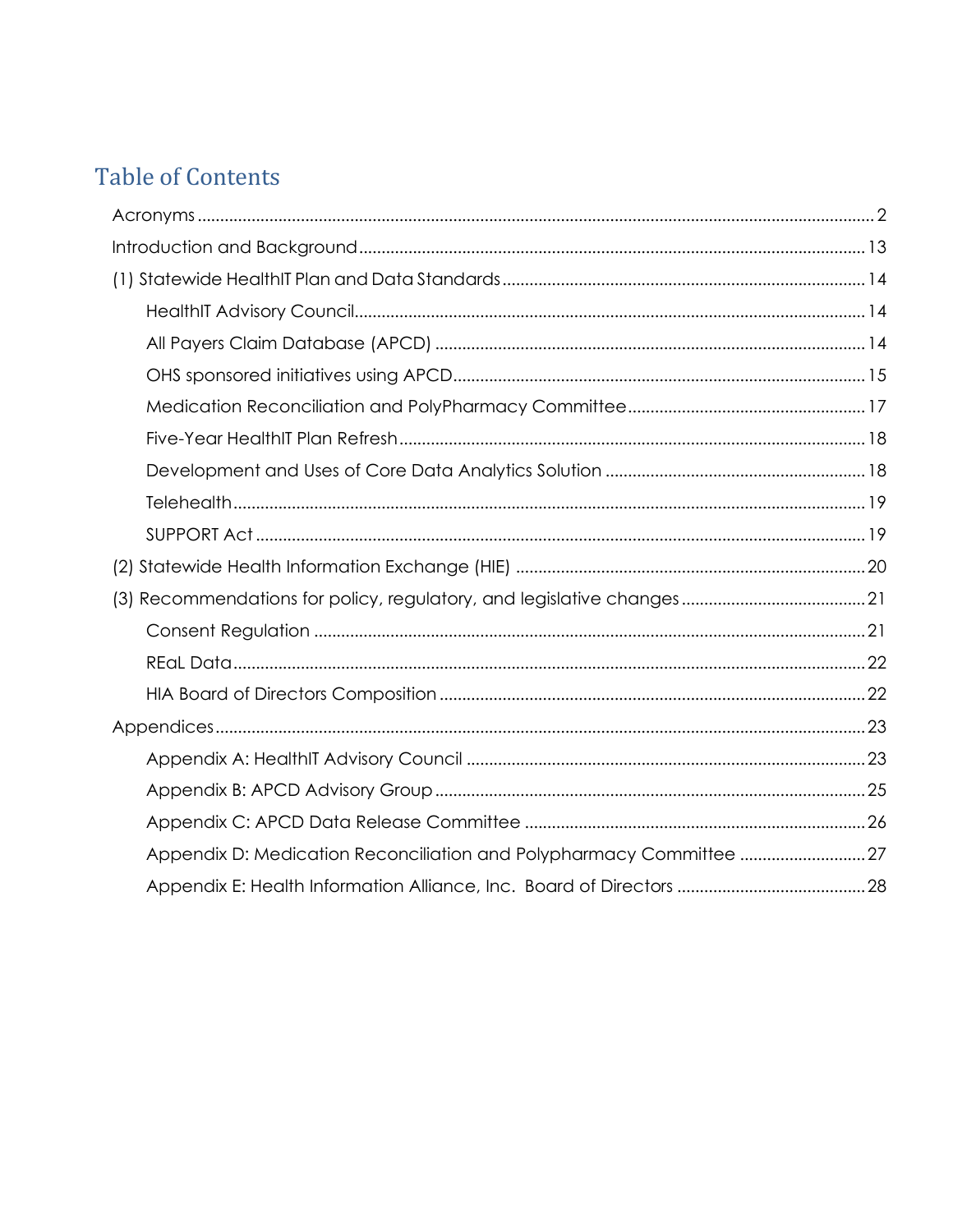## <span id="page-2-0"></span>**Acronyms**

| <b>ADTs</b>     | Alerts, Discharges, Transfers                                     | <b>HIE</b>     | Health Information Exchange                                                  |
|-----------------|-------------------------------------------------------------------|----------------|------------------------------------------------------------------------------|
| <b>AIMS</b>     | Analytics and Information<br><b>HIPAA</b><br>Management Solutions |                | Health Insurance Portability and<br>Accountability Act of 1996               |
| <b>APCD</b>     | All Payers Claim Database                                         | <b>HITECH</b>  | Health Information Technology for<br><b>Economic and Clinical Health Act</b> |
| <b>BPMH</b>     | <b>Best Possible Medication History</b>                           | <b>HITO</b>    | Health Information Technology Officer                                        |
| <b>CDAS</b>     | Core Data Analytics Solution                                      | <b>HITRUST</b> | <b>Health Information Trust Alliance</b>                                     |
| C.G.S.          | <b>Connecticut General Statutes</b>                               | <b>MES</b>     | <b>Medicaid Enterprise Systems</b>                                           |
| <b>CHAI</b>     | <b>Connecticut Healthcare</b><br>Affordability Index              | <b>NESCO</b>   | New England States Consortium Systems<br>Organization                        |
| <b>CMS</b>      | Centers for Medicare and Medicaid<br>Services                     | <b>HITECH</b>  | Health Information Technology for<br><b>Economic and Clinical Health Act</b> |
| C.G.S.          | <b>Connecticut General Statutes</b>                               | <b>HITO</b>    | Health Information Technology Officer                                        |
| <b>CRISP</b>    | Chesapeake Regional Information<br>System for our Patients        | <b>OHS</b>     | Office of Health Strategy                                                    |
| <b>DCP</b>      | Department of Consumer Protection                                 | <b>ONC</b>     | Office of the National Coordinator for<br>Health Information Technology      |
| <b>DPH</b>      | Department of Public Health                                       | <b>OPM</b>     | Office of Policy and Management                                              |
| <b>DSS</b>      | Department of Social Services                                     | <b>OSC</b>     | Office of the State Comptroller                                              |
| eCQM            | <b>Electronic Clinical Quality Measure</b>                        | <b>PDMP</b>    | Prescription Drug Monitoring Program                                         |
| <b>EHR</b>      | <b>Electronic Health Record</b>                                   | <b>REal</b>    | Race, Ethnicity and Language                                                 |
| <b>HealthIT</b> | Health Information Technology                                     | <b>SMHP</b>    | State Medicaid Health IT Plan                                                |
| <b>HEC</b>      | Health Enhancement Community                                      | <b>SMMS</b>    | Statewide Medication Management<br>Services                                  |
| <b>HIA</b>      | Health Information Alliance, Inc                                  | <b>UConn</b>   | University of Connecticut                                                    |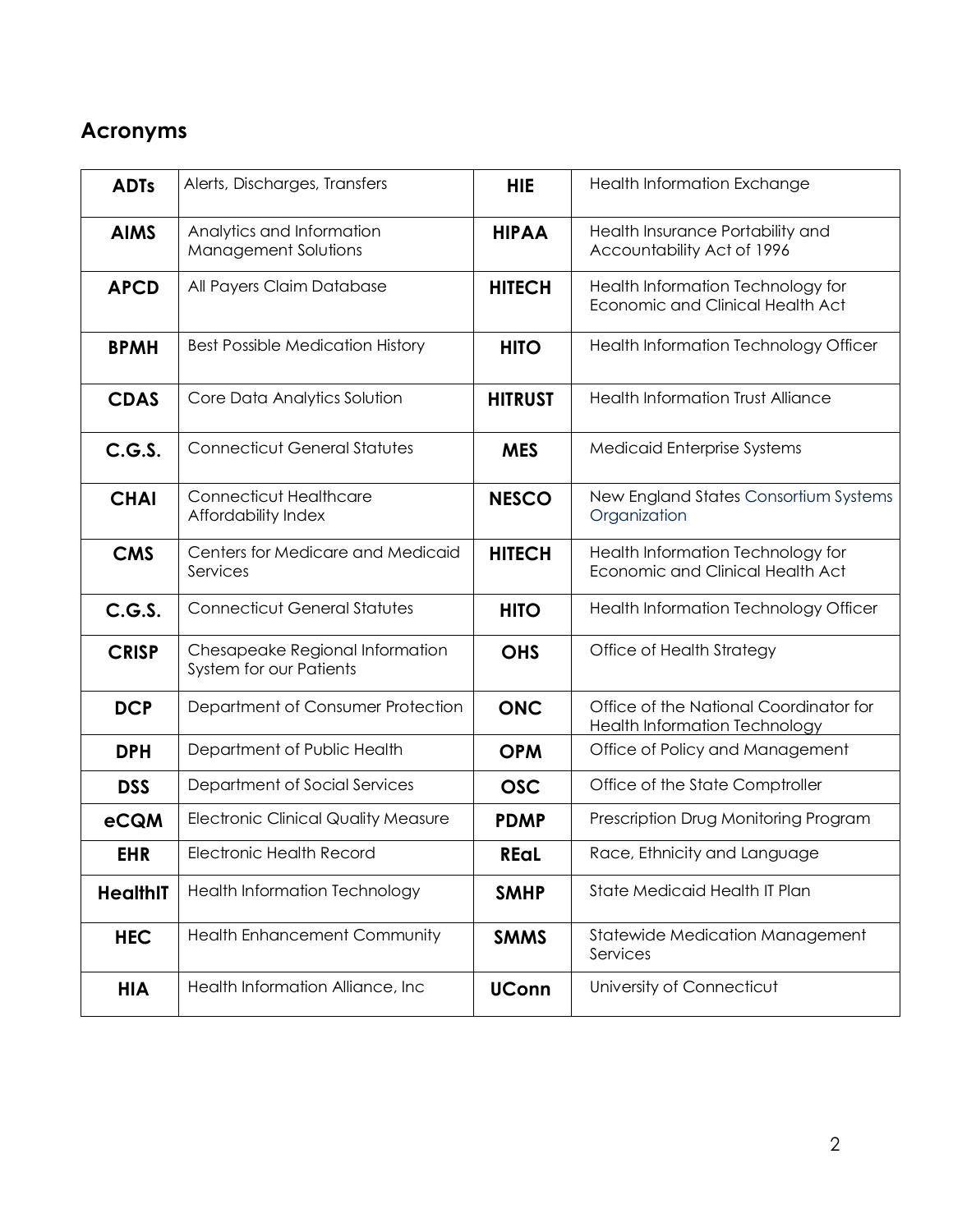## <span id="page-3-0"></span>**Introduction and Background**

The Office of Health Strategy (OHS) was established in 2018 with a mission to implement comprehensive, data driven strategies that promote equal access to high quality health care, control costs and ensure better health for the people of Connecticut.

OHS is responsible for: (1) Developing and implementing a comprehensive and cohesive health care vision for the state, including, a coordinated state health care cost containment strategy; (2) Promoting effective health planning and the provision of quality health care in the state that ensures access for all state residents to cost-effective health care services, avoids the duplication of such services and improves the availability and financial stability of such services throughout the state; (3) Directing and overseeing the State Innovation Model Initiative and related successor initiatives; (4)Coordinating the state's health information technology initiatives, seeking funding for and overseeing the planning, implementation and development of policies and procedures for the administration of the all-payer claims database program, establishing and maintaining a consumer health information Internet web site, and designating a health information technology officer; (5) Directing and overseeing the Health Systems Planning Unit established under section 19a-612 and all of its duties and responsibilities as set forth in chapter 368z; and (6) Convening forums and meetings with state government and external stakeholders, including, but not limited to, the Connecticut Health Insurance Exchange, to discuss health care issues designed to develop effective health care cost and quality strategies.

Under C.G.S. Sec. 19a-754a(b) OHS is charged with coordinating the state's health information technology (HealthIT) initiatives; seeking funding for and overseeing the planning, implementation, and development of policies and procedures for the administration of the all-payer claims database (APCD) program established under C.G.S. Sec. 19a-775a; establishing and maintaining a consumer health information Internet web site under C.G.S. Sec. 19a-775b; and designating an unclassified individual from the office to perform the duties of Health Information Technology Officer (HITO), as set forth in C.G.S. Sec. 17b-59f and C.G.S. Sec. 17b-59g.

C.G.S. Sec. 17b-59a(f) also requires the Executive Director of OHS, in consultation with the State HealthIT Advisory Council, to submit an annual report to the joint standing committees of the Connecticut General Assembly concerning: (1) the development and implementation of the statewide HealthIT plan and data standards; (2) the establishment of the statewide Health Information Exchange (HIE); and (3) recommendations for policy, regulatory, and legislative changes and other initiatives to promote the state's HealthIT and exchange goals.

HealthIT initiatives steadily progressed in 2020 across prioritized workstreams. While the pandemic challenged multi-stakeholder councils and committees to embrace virtual meetings, no momentum was lost. During the period of February 1, 2020 through January 31, 2021 OHS, in consultation with the HealthIT Advisory Council, completed, or is actively conducting, the activities described below.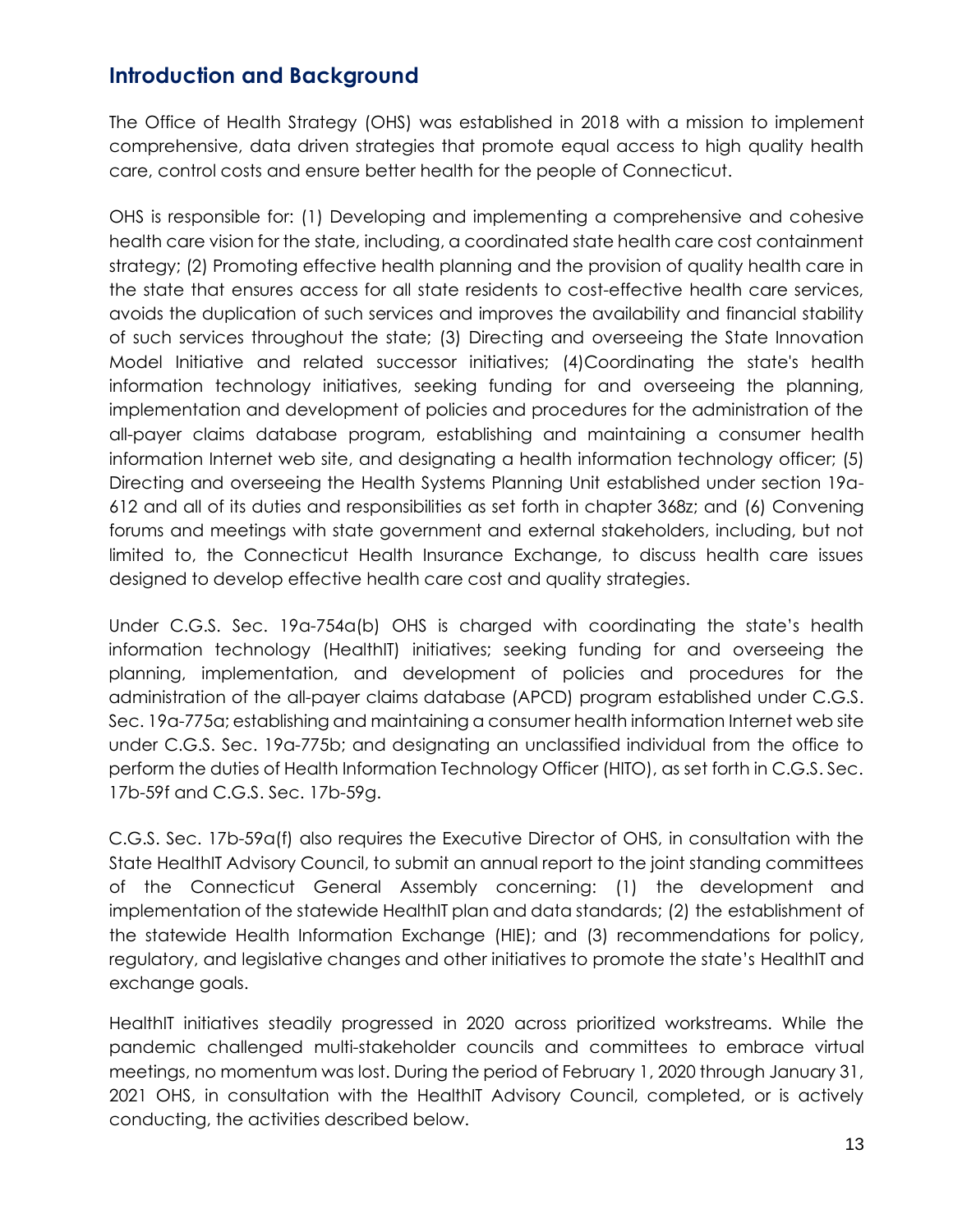## <span id="page-4-0"></span>**(1) Statewide HealthIT Plan and Data Standards**

The state's HealthIT initiatives are guided by a governance structure of multi-stakeholder councils, committees, and workgroups. Descriptions of the various groups and activities during this reporting period are highlighted below.

#### <span id="page-4-1"></span>**HealthIT Advisory Council**

Pursuant to C.G.S. Sec 17b-59(f), the members of the HealthIT Advisory Council provide subject matter expertise and represent a broad array of stakeholder perspectives across the health care ecosystem. In 2020, following [public input](https://portal.ct.gov/OHS/HIT-Work-Groups/Consent-Design-Group/Public-Input) to review council composition and diversity, OHS conducted a solicitation for recruitment and selected a consumer representative to join the council. There are currently twenty-eight voluntary advisors. (See Appendix A).

The Health IT Advisory Council met virtually from February 20, 2020 through January 21, 2021. Over the course of eleven meetings, the council deliberated on a broad array of HealthIT topics:

| Date     | Focus of Meeting                                                                    |
|----------|-------------------------------------------------------------------------------------|
| 02/20/20 | Update HIE, APCD                                                                    |
| 03/19/20 | ONC Information Blocking Rule, Consent Design Guiding Principles Public Comment     |
|          | Process, Medication Reconciliation and Polypharmacy Committee Update                |
| 04/16/20 | Update on Prescription Drug Monitoring Program, Review Public Comment for Consent   |
|          | Design Group Guiding Principles, HealthIT Advisory Council Charter                  |
| 05/21/20 | OHS/DSS Joint Steering Committee, HIE Update                                        |
| 06/18/20 | Update on CT Reopen Project, Medication Reconciliation and Polypharmacy             |
|          | Committee Update, HIE                                                               |
| 08/20/20 | Update on Funding Streams, APCD Advisory Group, HIE                                 |
| 09/17/20 | Advanced Directives Discussion, Health Equity Data Analytics Project Update         |
| 10/15/20 | HIE Update, Federal Policy Changes, Primary Care & Related Reforms Workgroup,       |
|          | Statewide 5-YR HealthIT Plan                                                        |
| 11/19/20 | Introduction of new HIE Executive Director, Electronic Case Reporting               |
| 12/17/20 | Statewide 5-YR Health I Plan, HIE Update, Collecting and Sharing Social Needs Data, |
|          | Social Determinants Data, and Social Services Data                                  |
| 01/21/21 | Annual HealthIT Report, 5-Yr HealthIT Plan, REaL proposed legislation               |

## <span id="page-4-2"></span>**All Payers Claim Database (APCD)**

OHS utilizes information about health and health care, analyzing data in useful ways to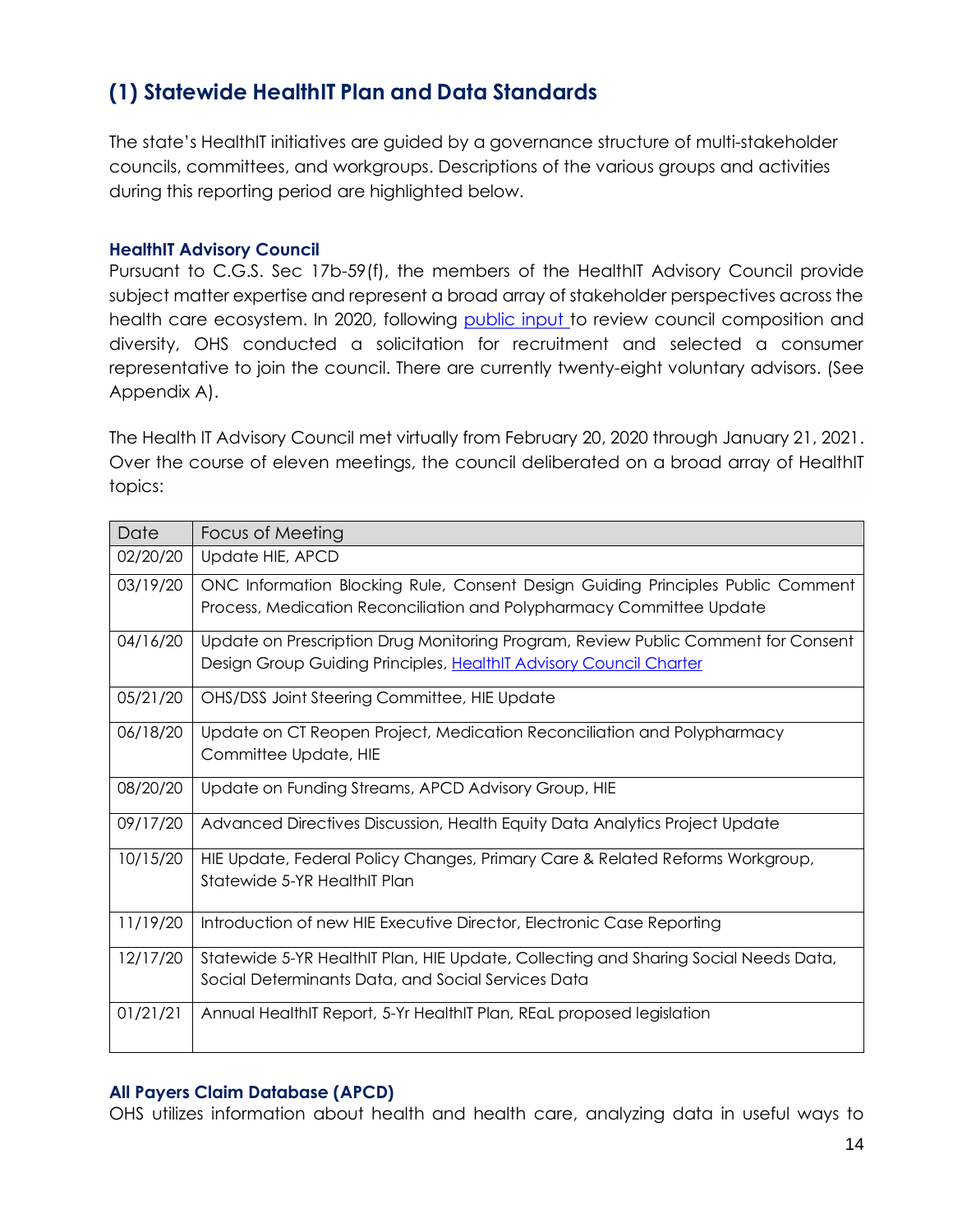deliver better healthcare in the state. The APCD was established to receive, store, and analyze health insurance claims data from payers of health care services which include commercial health plans, Medicaid, Medicare, and self-insured employers. Nationally, APCDs have been prevented by federal law from mandating collection of claims data from self-insured employers, however in Connecticut, one of the largest self-insured employers is the State of Connecticut and it voluntarily submits claims data to the APCD.

The state's APCD transferred from Access Health CT to OHS in 2019 as a result of the passage of C.G.S. [§ 19a-755.](https://www.cga.ct.gov/current/pub/chap_368ee.htm) OHS has, in collaboration with the APCD Advisory Group and APCD Data Release Committee, utilized the nearly 900 million claims records in the APCD for policy development and research that improves health outcomes, ensures better access to healthcare, identifies and addresses health inequities; reduces high per-capita healthcare spending, stabilizes consumer costs across all sectors of healthcare; and supports multi-payer healthcare payment and service delivery reforms that improve population health, focus on the root causes of health conditions, and prevent those conditions from occurring.

The APCD Advisory Group and APCD Data Release Committee are subsets of the HealthIT Advisory Council in the state's HealthIT governance structure.

The APCD Advisory Group is charged with providing advice to OHS to enhance the state's use of healthcare data from multiple sources to increase efficiency, enhance outcomes and improve the understanding of health care expenditures in the public and private sectors. The group is comprised of twenty advisors. (See Appendix B)

During this reporting period, the advisory group met on a quarterly basis:

| Date     | Focus of Meeting                                                                                                                                       |
|----------|--------------------------------------------------------------------------------------------------------------------------------------------------------|
| 02/13/20 | CMS data use agreement, cost estimator, payer submission status, denied claims                                                                         |
| 08/13/20 | Introduction new Co-Chair, Olga Armah, denied, dental, and mental health claims                                                                        |
| 11/12/20 | Data Availability, CMS Data Use Agreement, Medicaid Data Use Agreement, APCD<br>Project Updates: Cost Growth Benchmark, NESCO Primary Care Spend Study |

The APCD Data Release Committee reviews and deliberates on each data release application that is submitted to the APCD. The committee is comprised of ten members. (See Appendix C)

During this reporting period, the APCD Data Release Committee received over nineteen data release applications and released data for research projects in opioids addiction, HIV prevention, STD transmission, and health care quality metric creation.

## <span id="page-5-0"></span>**OHS sponsored initiatives using APCD**

During this reporting period, OHS expanded its consumer website, HealthscoreCT, established pursuant to C.G.S. 19a-755b(a), to assist consumers in making informed decisions concerning their health care and informed choices among health care providers by promoting cost transparency. The website currently has two primary pages focused on the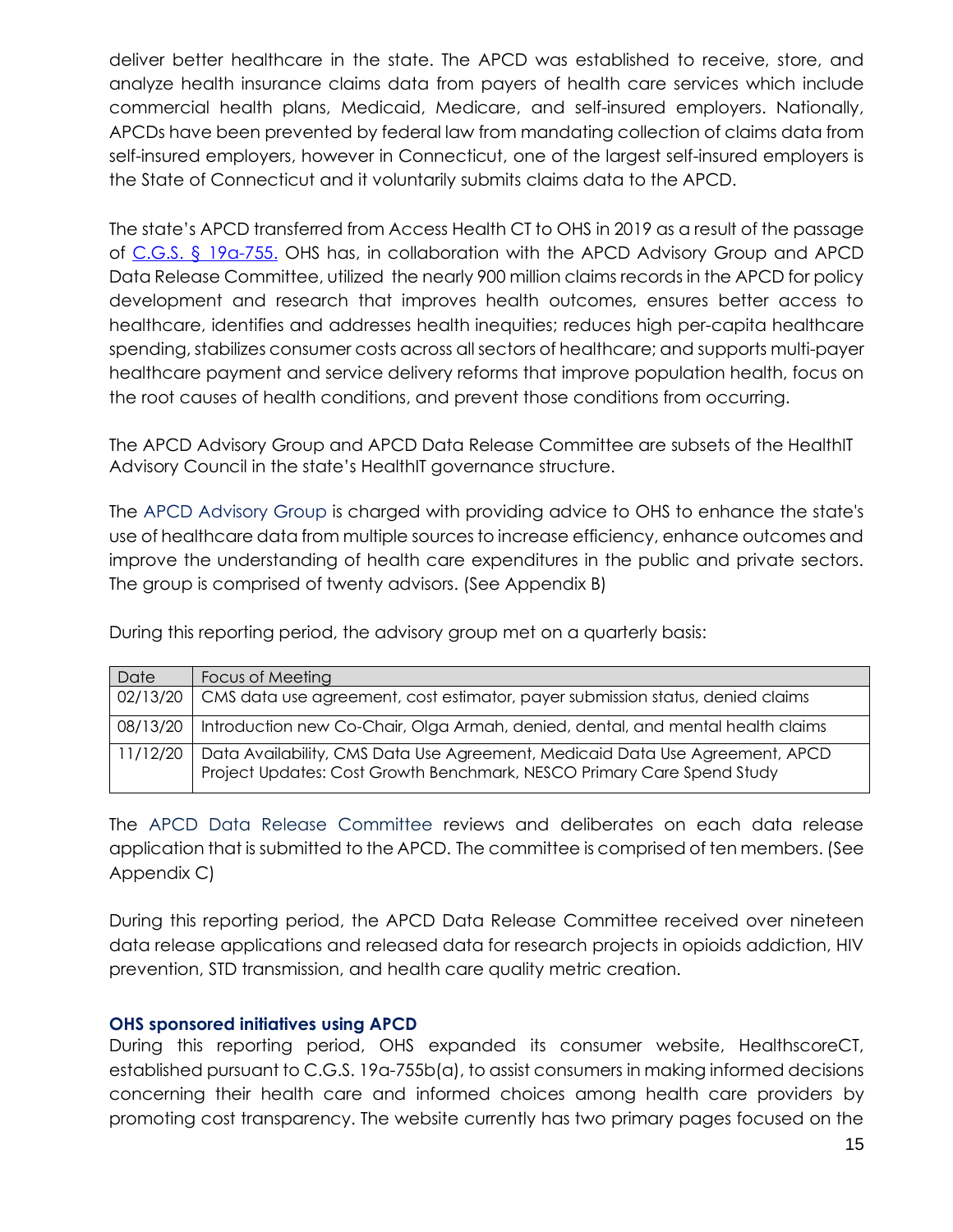Quality Scorecard and Cost Estimator.<https://healthscorect.com/>

The Quality Scorecard was launched in 2019 and continued to be maintained and updated in 2020 to increase transparency related to healthcare cost and quality. The Scorecard was designed to allow healthcare organizations access to information on their performance relative to peers to drive quality improvement through transparency, provide policy makers, payers, and employers with information to assess the state's healthcare performance, and provide consumers access to healthcare quality information. The Quality Scorecard compares quality of care using Connecticut's Multi-Payer Measures Set determined by the multi-stakeholder Quality Council. In 2021, the council will review measures for the next scorecard iteration.

OHS, in collaboration with UConn Analytics and Information Management Solutions (AIMS), launched a consumer facing, interactive Cost Estimator tool that analyzes data on common inpatient and outpatient services and procedures, and provides consumers with useful information about the typical costs of specific medical services and procedures throughout the state.<https://healthscorect.com/cost-estimator>

A third page of the consumer website, the Connecticut Healthcare Affordability Index (CHAI), is expected to be launched to the public in 2021. This most recent initiative is a tool developed by OHS, Office of the State Comptroller (OSC), UConn AIMS and University of Washington (UW) with the support of the Connecticut Health Foundation and the Universal Health Care Foundation of Connecticut. OHS and OSC developed the Self Sufficiency Standard for Connecticut in 2019 and updated it in 2020 based on healthcare data from Access Health CT, the APCD, and a national survey of healthcare expenses to measure the burden of healthcare costs for families. CHAI captures Connecticut-specific healthcare data to provide policymakers digestible data and a tool for policy considerations.

Data analysis was conducted by the University of Washington School of Social Work and UCONN AIMS to risk-stratify individuals and total out-of-pocket costs (copays, co-insurance and deductible payments) for medical services and prescription drugs by town, age group, sex, and risk category aggregation. UConn AIMS developed five Healthcare Affordability Index interactive dashboards, which can provide policymakers and advocates with critical information to determine the economic impact of varying healthcare costs to aid in making policy decisions. UConn AIMS used Tableau to enhance the dashboards to include a "whatif" analysis capability.

The index uses the following factors to estimate the actual costs faced by households: (a) health insurance type and by the cost of premiums and out-of-pocket payments; (b) town of residence, age, number of family members, and overall health risk, and (c) by family income and the costs of other crucial expenses that include housing, childcare, food, and transportation; and by taxes and tax credits.

OHS partnered with RAND to provide commercial claims data for the RAND Hospital Price Transparency Study 3.0 project, a national hospital price transparency study. This study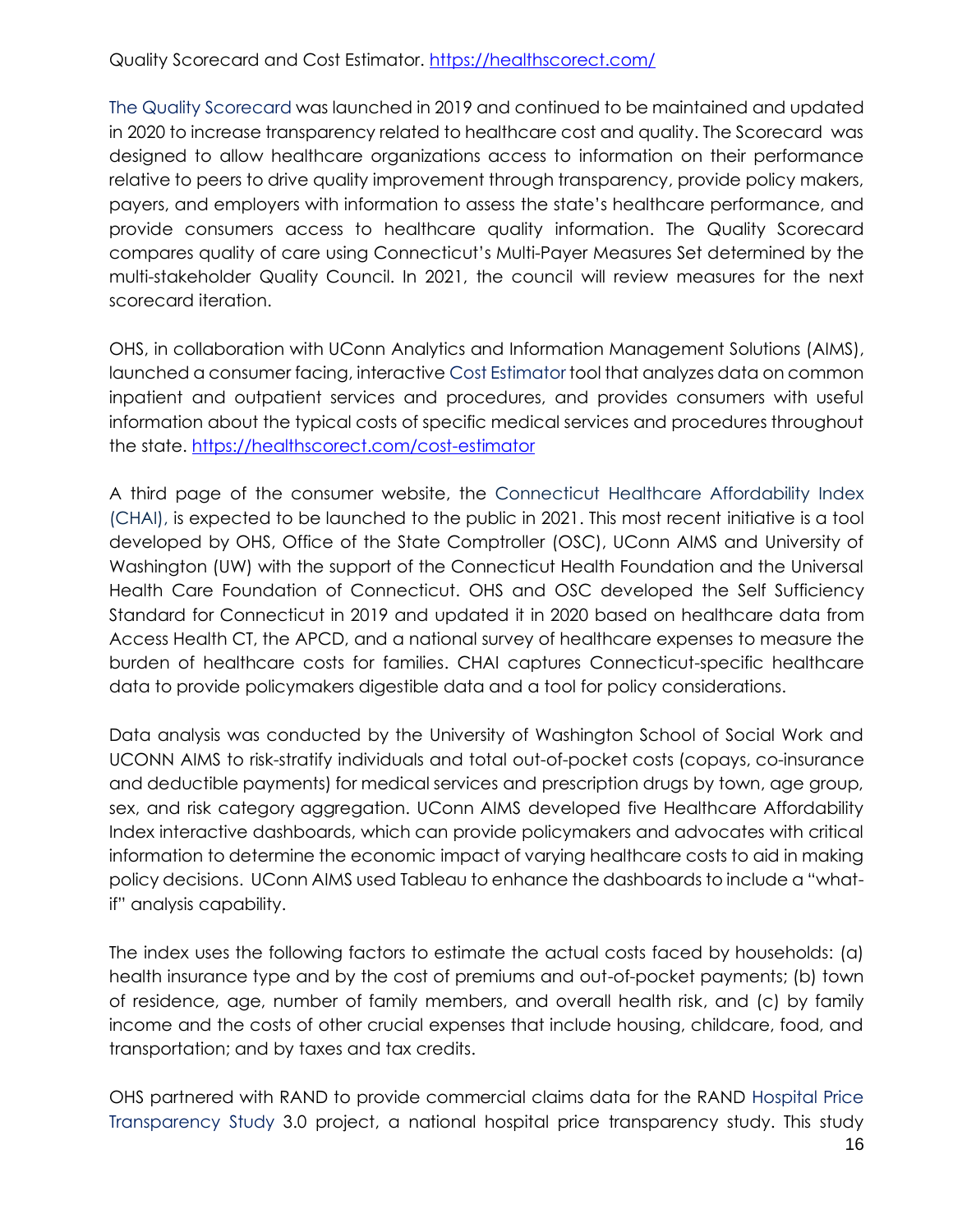measured and reported prices paid for hospital care benchmarked against Medicare charged amounts. During 2021 OHS will provide an additional APCD data extract to the Rand Corporation for inclusion in the Rand Hospital Price Transparency Study 4.0. Results of Rand's analysis can be found on [https://employerptp.org/rand-hospital-price](https://employerptp.org/rand-hospital-price-studies/)[studies/.](https://employerptp.org/rand-hospital-price-studies/)

New England States Consortium Systems Organization (NESCSO) Primary Care Investment. OHS participated in a six-state initiative that utilizes APCD data, defines and evaluates primary care investments and enables comparisons among payers, populations, and New England states. Estimates for Connecticut will also in part, provide baseline information and inform the process for increasing primary care spend annually to 10% by 2025, in support of Governor Lamont's Executive Order #5.

## <span id="page-7-0"></span>**Medication Reconciliation and PolyPharmacy Committee**

The Medication Reconciliation and Polypharmacy Committee (MRPC) was established as a standing committee of the HealthIT Advisory Council to continue the work of the Medication Reconciliation Polypharmacy Working Group (MRPW) established via Special Act 18-6*.* The principal output of the MRPW was a [report](https://portal.ct.gov/-/media/OHS/Health-IT-Advisory-Council/MRP/Final-Recoms-Med-Rec.pdf) with eleven recommendations related to medication reconciliation and polypharmacy.

The charter for the MRPC is to provide strategic guidance, recommendations, and ongoing support to the HealthIT Advisory Council and OHS for the development of a best possible medications history (BPMH), supported by communication, education, and user-friendly digital tools. BPMH could be a value-added service offered by the HIE as the level of data exchange matures and medication history is iteratively created as a result of prescriber participation in data exchange. The committee is comprised of public-private, crossfunctional membership, and consumer representation. (See Appendix D)

| Date     | Focus of Meeting                                                         |
|----------|--------------------------------------------------------------------------|
| 02/27/20 | BPMH Vision: Review Inputs, Process, and Output; CancelRx Survey and     |
|          | <b>Educational Materials Update</b>                                      |
| 03/16/20 | <b>Planning Process for Requirements</b>                                 |
| 05/18/20 | Medication Safety Continuing Education, BPMH Spending Proposal and       |
|          | Funding Update, SUPPORT Act Update                                       |
| 06/25/20 | <b>BPMH Known Issues Development</b>                                     |
| 07/20/20 | Discovery Progress: Other State Use Cases, BPMH Requirements Development |
| 09/24/20 | An Act Concerning Diabetes HB 60, BPMH Requirements Development          |
| 10/19/20 | MRPC Summary, BPMH Requirements Development                              |
| 11/16/20 | <b>Final Report Review</b>                                               |

During the past year, the MRPC has organized and met to prioritize and advance the Working Group recommendations: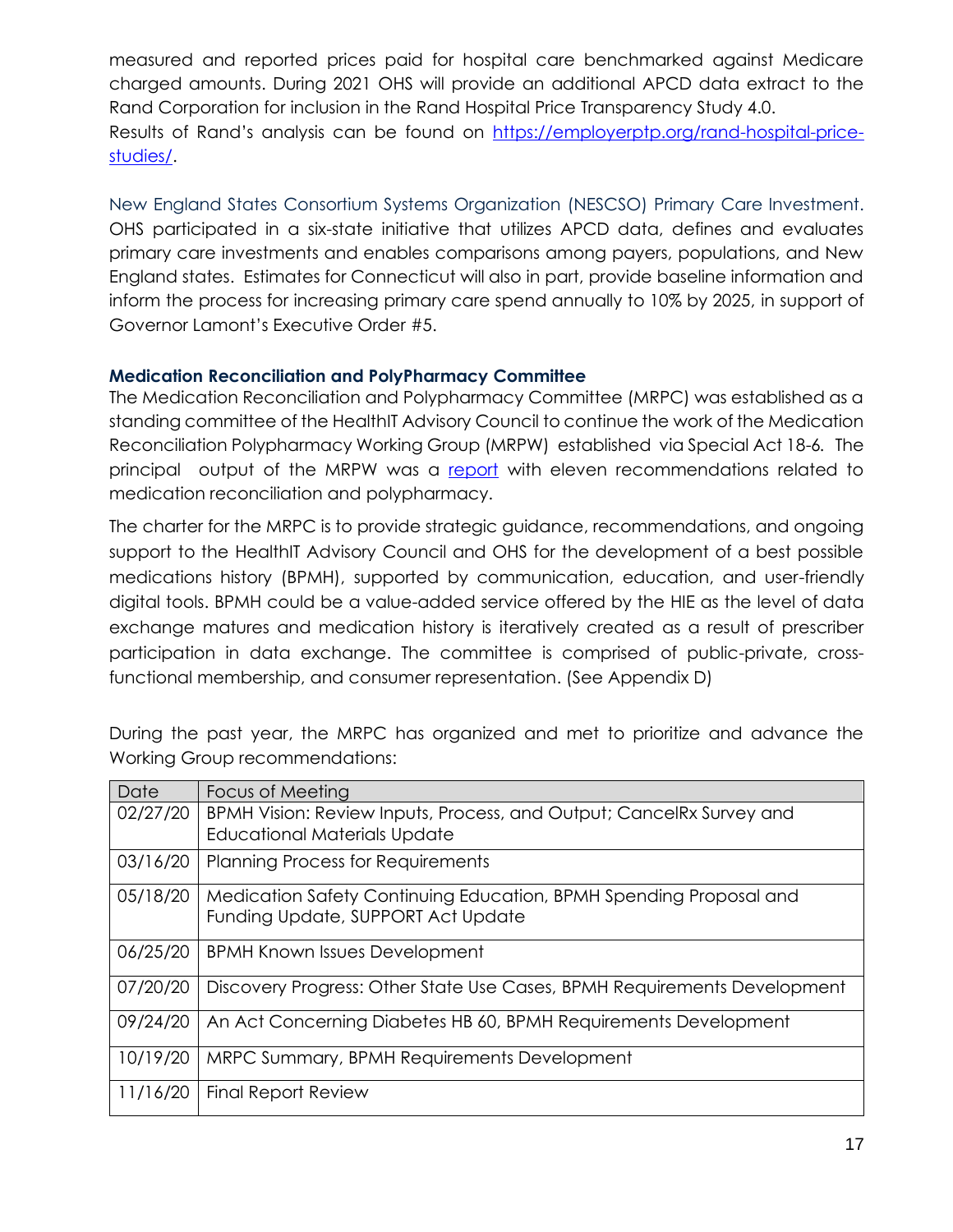| 12/21/20   Final Report Review     |
|------------------------------------|
| 01/28/21   Agenda setting for 2021 |

The MRPC drafted a report of recommendations to bring BPMH to the state's consumers and clinicians via the HIE. The report is currently under review by the HealthIT Advisory Council, the HIE, and OHS. During 2021, the MRPC will also consider legislative and regulatory needs to facilitate medication reconciliation.

#### <span id="page-8-0"></span>**Five-Year HealthIT Plan Refresh**

Pursuant to C**.**G**.**S**.** §17b-59a, OHS, in consultation with DSS and the HealthIT Advisory Council, is responsible for implementing and periodically revising the statewide HealthIT plan. The purpose of the HealthIT Plan is to enhance interoperability to support optimal health outcomes and includes (1) general standards and protocols for health information exchange and (2) national data standards to support secure data exchange.

OHS, DSS, the HITO, and the HealthIT Advisory Council have begun work to refresh the state's Five-Year HealthIT plan, scheduled for finalization and submission to state legislators Fall 2021. Over the coming months, OHS will begin soliciting stakeholder input through a combination of surveys, interviews, and webinars to help gauge where HealthIT stands – and where it stands to improve and advance. The goals of the Five-Year Statewide HealthIT Plan include: (1) increasing data availability and sharing, (2) improving useability and interagency interoperability, (3) engaging individuals in their own health and care through digital solutions, (4) providing technical assistance, education, and training for improving the use of new and existing HealthIT systems, (5) securing future public and private funding for HealthIT shared services and data sharing projects, (6) easing reporting burdens for providers and organizations, (7) allowing individuals more timely and complete access to their own data, and (8) aligning with the State's Information and Telecommunications Strategic Plan.

The Plan will guide prioritization and governance of public and private investments made in Connecticut's HealthIT infrastructure and advance the state's goals toward health improvement and healthcare transformation.

## <span id="page-8-1"></span>**Development and Uses of Core Data Analytics Solution**

OHS contracted with the University of Connecticut (UConn) Analytics and Information Management Solutions (AIMS) to develop the state's federated architecture for health information exchange, statewide information sharing and clinical quality reporting. The architecture is known as the Core Data Analytics Solution (CDAS). During 2020, CDAS was leveraged to support the state's response to COVID-19, ReopenCT and Community Testing programs.

The CDAS architecture is based on the integration of leading-edge technology systems that have been implemented across other industries and leverages open source and commercial-off-the-shelf software and services. This modular architectural approach, along with the technology, has been integrated to provide a solution that can be rapidly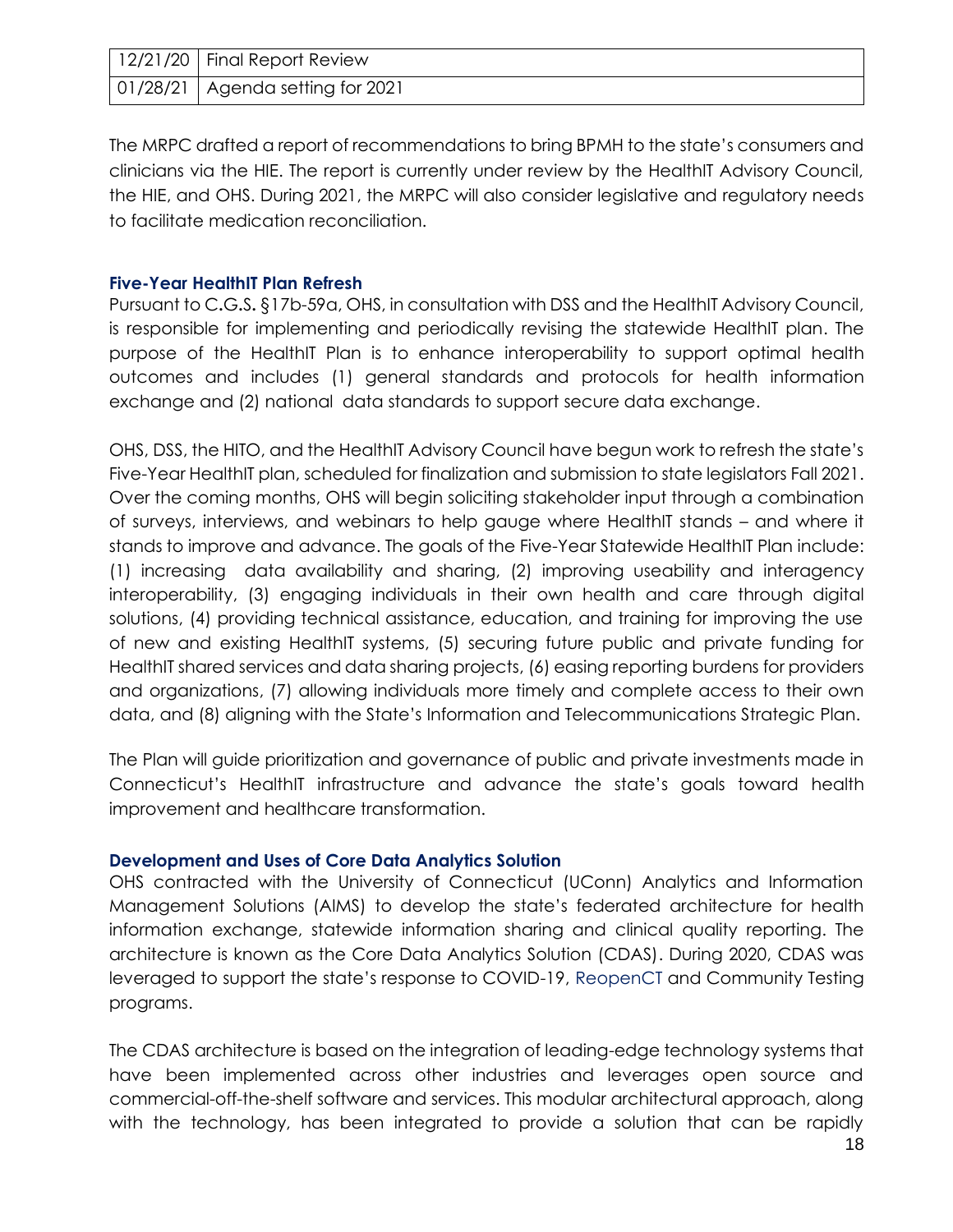Azure Infrastructure. UConn AIMS continued to build out and improve the underlying foundational Azure cloud infrastructure.

Health Information Trust Alliance (HITRUST) Framework Alignment. HITRUST is the healthcare industry's third-party validated security framework of choice. CDAS has been architected to the HITRUST Common Security Framework (CSF) and has been implemented in Microsoft Azure Cloud, which brings the HITRUST Certification for the entire CDAS infrastructure and environments. UConn AIMS' HITRUST pre-assessment has been completed by a third-party security firm and the official HITRUST CSF Assessment process will continue in 2021.

Master Data Management (MDM). Development continued for MDM, including: Configuration of Master Person Index (MPI) and Provider Registry (MPR) and match for (1) loading various sources of provider data and sample stakeholder files; (2) configuring data quality and mastering rules and address verification; and (3) integrating end-to-end pipeline processes using application interfaces (APIs) and automated watchers.

Data Governance. UConn AIMS has begun to explore open-source and off-the-shelf options for data cataloging, profiling, and governance initiatives.

## <span id="page-9-0"></span>**Telehealth**

During this reporting period, amid the COVID-19 pandemic, there was an unprecedented surge in demand for and adoption of virtual office visits by patients and providers. OHS contracted with UConn Health's Center for Quantitative Medicine to provide an analysis of telehealth platforms. The review sought to understand each platform and their associated offering, specifications, integration capabilities, business plan and potential opportunities to engage with the HIE.

UConn performed an analysis, which consisted of web-based research, product demonstrations and a telehealth survey. The goal of the survey was to better understand how rapid adoption of telehealth impacted providers, and their perceptions of its effect on practice, quality of care, and associated barriers. Survey results indicate consensus among responding providers regarding barriers to effective telehealth, and that regardless of practice size, more than half of providers generally felt that telehealth helped them deliver high quality care to their patients. A draft report of UConn's findings and recommendations is currently under review.

## <span id="page-9-1"></span>**SUPPORT Act**

The Substance Use-Disorder Prevention that Promotes Opioid Recovery and Treatment (SUPPORT) for Patients and Communities Act, is federal legislation (Pub. L. No. 115-271) passed in 2018 that provides federal funding to states to combat the opioid crisis. Section 5042 includes the Medicaid PARTNERSHIP Act, which added section 1944 to the Social Security Act. This section requires states have a qualified prescription drug monitoring program (PDMP) and certain Medicaid providers check information about certain Medicaid beneficiaries' prescription drug history before prescribing controlled substances to the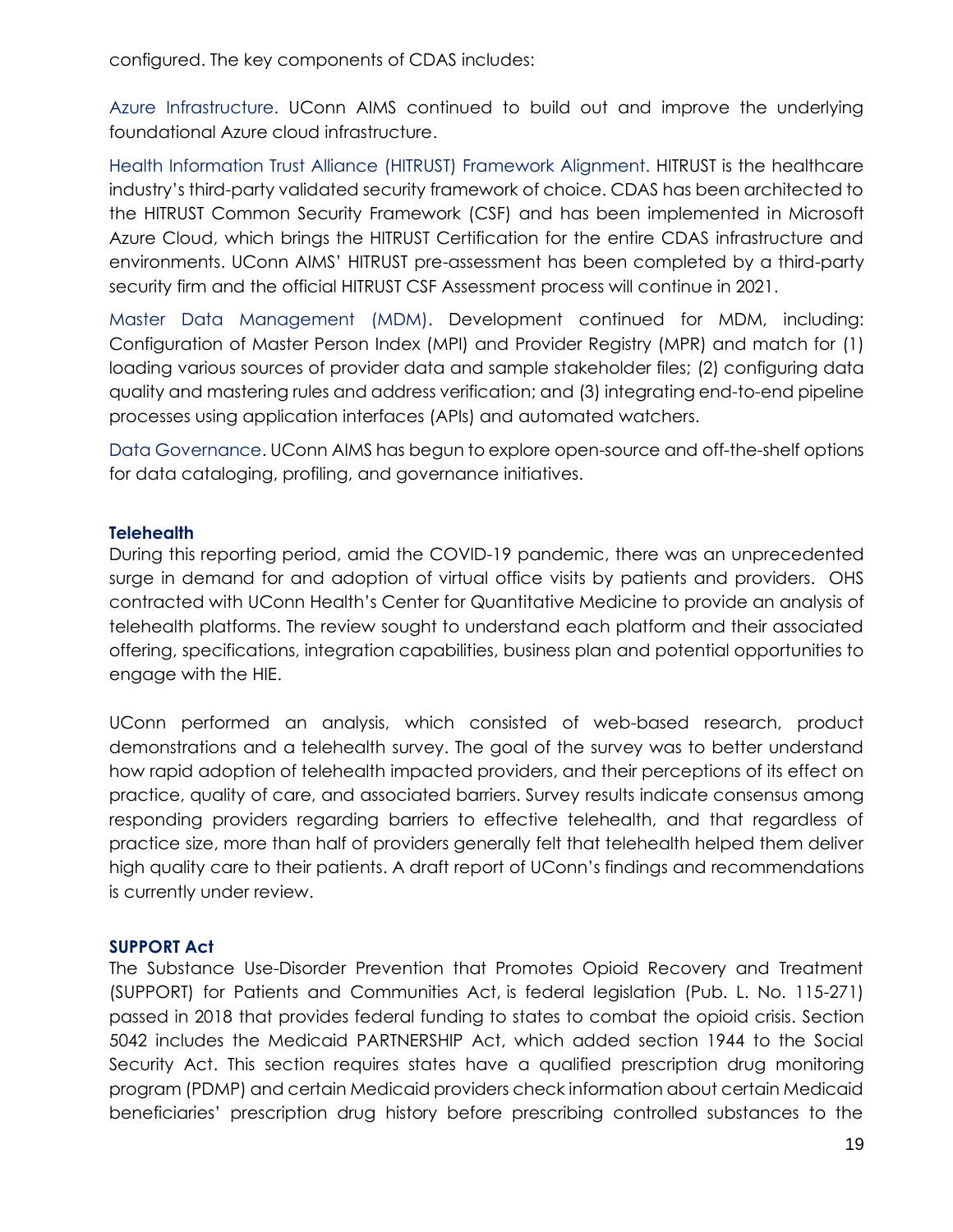beneficiary beginning October 1, 2021.

The state's Department of Consumer Protection (DCP) administers the state's PDMP. Schedule II-V drugs are collected in the Prescription Monitoring and Reporting System (CPMRS), a centralized database for access by healthcare providers and pharmacists in the active treatment of their patients. In 2020, DSS, DCP, and OHS secured \$3,253,639 in enhanced Federal Financial Participation (FFP) to develop a plan for implementing the requirements of the SUPPORT Act, and to implement identified opportunities to enhance the capabilities and the interoperability of the state's PDMP.

In 2021, DSS, DCP, and OHS will (1) complete requirements development to support solicitation of vendors, (2) develop and implement a project plan to establish the connection to the PDMP Appriss hub, (3) complete the connection and put it into production, (4) reach out to health systems to identify those ready to make the connection to the PDMP via Connie, (5) explore the viability of the Patient Unified Lookup System for Emergencies (PULSE), and (6) create an emergency backup for the PDMP.

## <span id="page-10-0"></span>**(2) Statewide Health Information Exchange (HIE)**

Health Information Alliance, Inc. (HIA) was established in 2019 as a nonprofit nongovernmental entity to build and operate health information exchange services pursuant to C.G.S Sec. 17b-59d, 17b-59e and 17b-59g. Based on input from the HealthIT Advisory Council, the entity's bylaws and operational structures are designed to establish a neutral and trusted organization to facilitate the objectives set forth in statute for the statewide HIE. HIA, now doing business as Connie, was formed under the statutory oversight of OHS and the HITO to stand up, implement and manage the state's HIE.

During 2020: (a) OHS, the HITO, DSS, and OPM developed a milestones-based funding track for HIA to access CMS HITECH and state bond funding for Connie development, implementation, and operations; (b) the Chesapeake Regional Information System for our Patients (CRISP)*,* a nonprofit that functions as Maryland's state-designated HIE as well as the infrastructure for HIEs in the District of Columbia and West Virginia, was procured as Connie's health information exchange vendor; (c) the HIA board conducted a national search for and hired its first Executive Director, Jenn Searls; (d) eighteen new organizations signed data agreements to participate in Connie data exchange; (e) initial priority use cases for all participants to get data flowing in the exchange are empanelment, i.e., the assignment of patients to providers, and admits, discharges, transfers (ADTs); (f) HIA has begun design of a consent management portal accessible via Connie's website for consumers to opt-out of data exchange, (g) initial technical onboarding of Yale New Haven Health and ProHealth Physicians participants has begun; (h) legal onboarding continues with the Connecticut State Medical Society's CTHealthLink HIE participants to Connie; (i) conversations continued with the Connecticut Hospital Association (CHA) on how to collaborate and share the value of statewide HIE; and (j) Connie successfully passed a security assessment conducted by one of the largest health systems in Connecticut.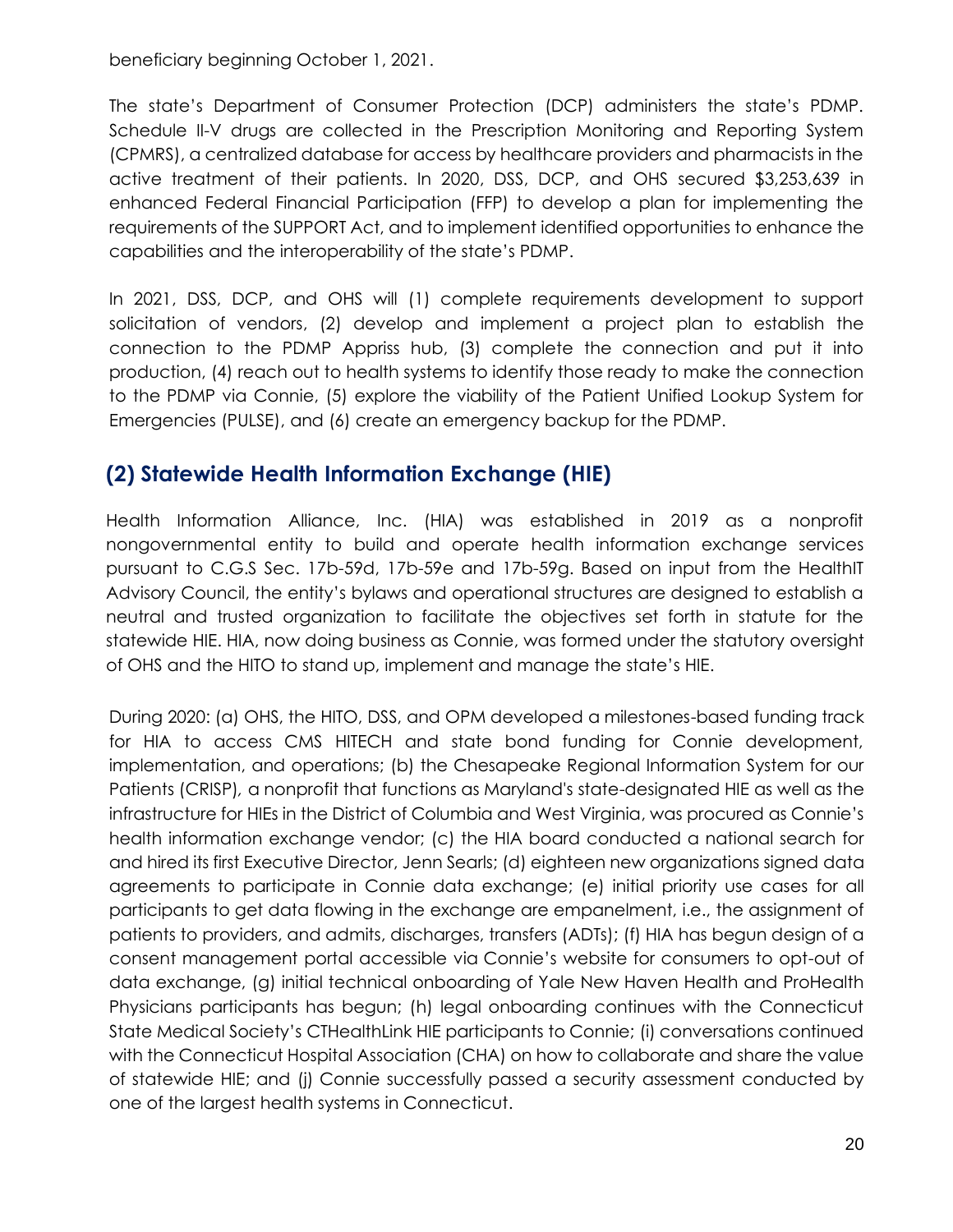Given the progress on HIA operations, it is anticipated that Connie will commence operations and the required notice will be posted by the OHS Executive Director to the OHS website during the first part of 2021. At this point, healthcare entities will be on notice to begin the process of connecting to and participating in the HIE within one year (for hospitals and clinical laboratories) and within two years for healthcare providers.

The state's HITO chairs HIA's multi-stakeholder board. (See Appendix E) Allan Hackney, the state's HITO, resigned from his position December 2020 and Mark Raymond, the state's CIO and HIA Board Member, is currently Acting Board Chair. During 2020, the board met monthly with standing agenda items including Board Chair report, board committee reports, and operations reports.

The HIA Board of Directors has set the following target goals for the organization for calendar year 2021: (1) 50% of hospitals, labs, and physicians connecting to Connie and sending clinical data, (2) the development and approval of a sustainability plan, (3) approval and implementation of three initial use cases and two additional use cases in the demonstration phase, (4) a fully populated board of directors, and (5) full staffing to plan.

The HealthIT Advisory Council's Use Case Design Group identified and ranked "Top Ten" use cases for HIE in 2017. Use cases currently contemplated for consideration align with this earlier work. Connie management will be working with the Operations Advisory Committee and the board to prioritize development.

## <span id="page-11-0"></span>**(3) Recommendations for policy, regulatory, and legislative changes**

## <span id="page-11-1"></span>**Consent Regulation**

The development, implementation, and management of a sound consent policy is foundational for the effective governance of HIE and an essential aspect of establishing a framework of trust. The Consent Design Group, created and sponsored by the HealthIT Advisory Council, was comprised of volunteer stakeholders from across the healthcare industry. In 2019, the Consent Design Group developed guiding principles for the establishment of consent policy for HIE. The HealthIT Advisory Council reviewed and adopted the guiding principles. Subsequent to the development of the **Final Report and** [Recommendations of the Consent Policy Design Group Guiding Principles,](https://portal.ct.gov/-/media/OHS/Health-IT-Advisory-Council/Reports/OHS_Consent-Design-Group_Final-Report_2020.pdf) the public had an opportunity to review and provide comments. OHS facilitated public comments and followed up with [a response to public comment.](https://portal.ct.gov/-/media/OHS/Health-IT-Advisory-Council/Design-Groups/Consent-Design-Public-Comment/OHS_Consent_GPs_Response_to_Comments_Draft-07022020.pdf) Building on that work, OHS is currently drafting consent policy regulation. It is anticipated that Connie will adhere to regulation guidelines including providing multiple options for patients to opt-out of HIE data sharing. It is Connie's intent to build an electronic patient consent tool affording Connecticut consumers the option to automatically opt out of data sharing. In 2021, OHS will begin a series of consumer outreach and education activities to inform the public about Connie and the state's consent policy.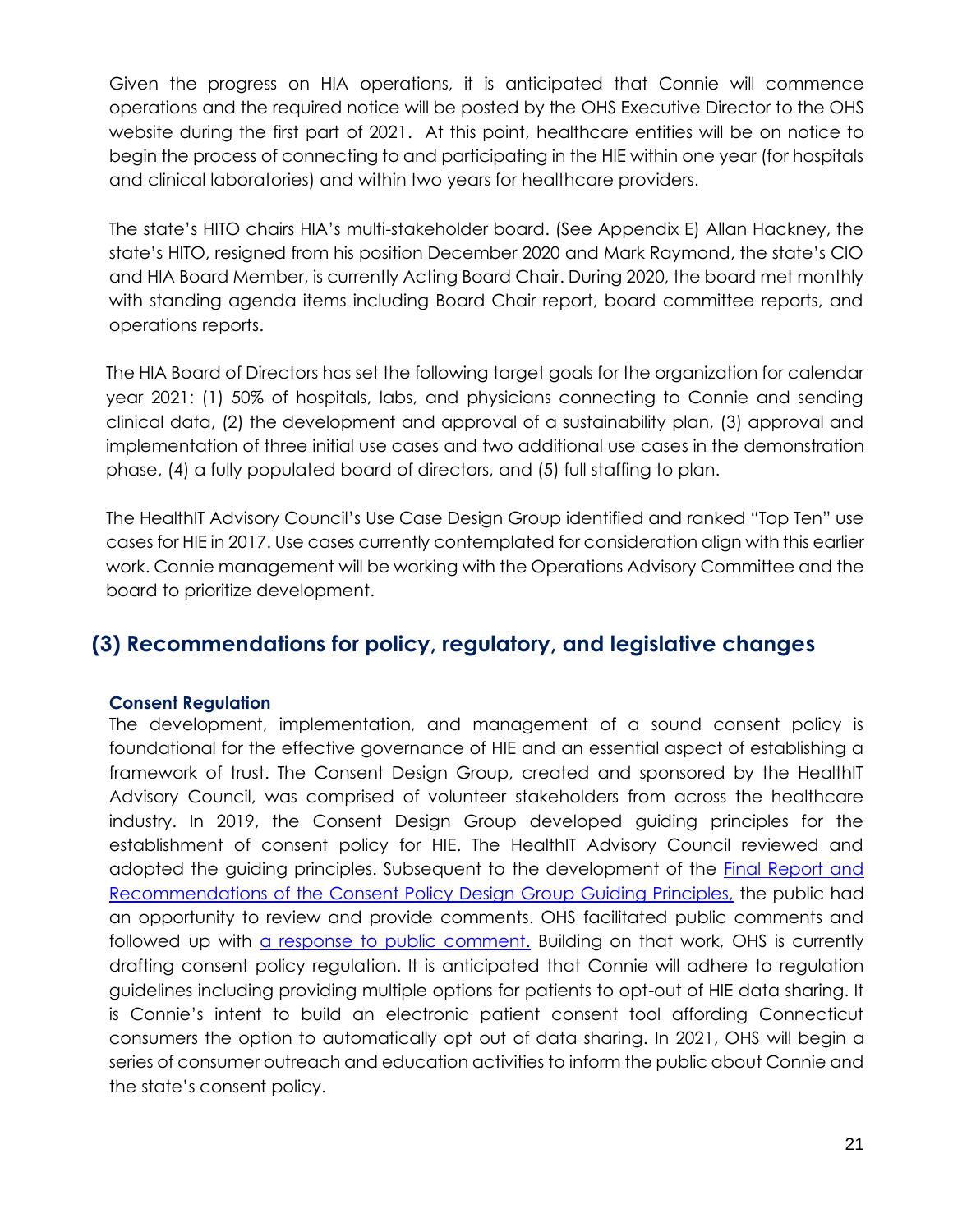#### <span id="page-12-0"></span>**REaL Data**

OHS has proposed legislation for the 2021 legislative session that requires Connie participants to include race, ethnicity, and language data (REaL) captured in clinical systems in data exchange, for the purpose of reducing health disparities. This legislative proposal is the culmination of work done and [recommendations](https://portal.ct.gov/-/media/OHS/docs/HEDA-Recommendations_-Sept2020.pdf) made by the Health Equity Data Analytics (HEDA) team, comprised of Health Equity Solutions, DataHaven, and the Equity Research Innovation Center at Yale School of Medicine.

#### <span id="page-12-1"></span>**HIA Board of Directors Composition**

OHS and DSS jointly support 2021 proposed legislation to add the Commissioner of the Department of Social Services (DSS), or her designee, as ex-officio voting member of the board of directors of Health Information Alliance, Inc., the designated nonprofit, nongovernment entity to build and deliver health information exchange services in accordance with CGS Sec.17b-59g. This enables DSS to fulfill its fiduciary responsibilities under federal funding programs.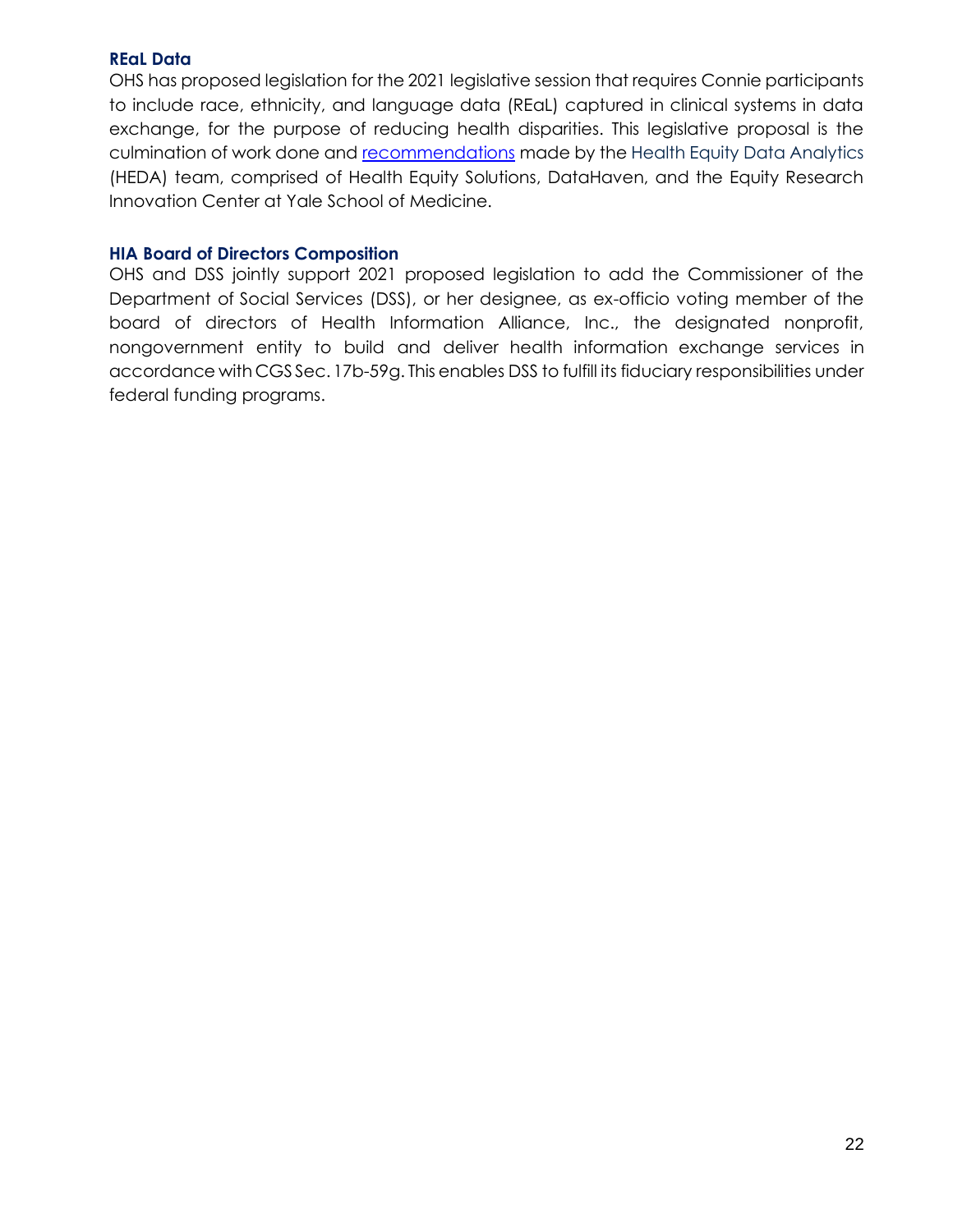## <span id="page-13-0"></span>**Appendices**

## <span id="page-13-1"></span>**Appendix A: HealthIT Advisory Council**

|                |                                  | <b>Advisor Name</b>                       |                                                                                                               |
|----------------|----------------------------------|-------------------------------------------|---------------------------------------------------------------------------------------------------------------|
|                | <b>Appointment by</b>            | <b>Appointment Date</b>                   | <b>Represents</b>                                                                                             |
| $\mathbf{1}$ . | Statute                          | Vacant                                    | Health Information Technology Officer or designee                                                             |
| 2.             | Statute                          | Joe Stanford (designee)<br>5/11/2017      | Commissioner of Social Services or designee                                                                   |
| 3.             | Statute                          | Elizabeth Taylor (designee)<br>12/19/2019 | Commissioner of Mental Health and Addiction Services or designee                                              |
| 4.             | Statute                          | Cindy Butterfield (designee)<br>4/17/2017 | Commissioner of Children and Families or designee                                                             |
| 5.             | Statute                          | Cheryl Cepelak (designee)                 | Commissioner of Correction or designee                                                                        |
| 6.             | Statute                          | Vanessa Hinton (designee)<br>7/08/2016    | Commissioner of Public Health or designee                                                                     |
| 7.             | Statute                          | Dennis Mitchell (designee)<br>3/16/2017   | Commissioner of Developmental Services or designee                                                            |
| 8.             | Statute                          | Sandra Czunas (designee)<br>12/21/2017    | State Comptroller or Designee                                                                                 |
| 9.             | Statute                          | Mark Raymond                              | CIO or designee                                                                                               |
| 10.            | Statute                          | Rob Blundo (designee)<br>3/22/2017        | CEO of the CT Health Insurance Exchange or designee                                                           |
| 11.            | Statute                          | <b>Kimberly Martone</b><br>3/30/2020      | An expert in state health care reform initiatives appointed by the Exec.<br>Dir. of Office of Health Strategy |
| 12.            | Statute                          | Chuck Podesta<br>(3/19/20)                | CIO of UConn Health or designee                                                                               |
| 13.            | Statute                          | <b>Ted Doolittle</b>                      | Healthcare Advocate or designee                                                                               |
| 14.            | Governor                         | Vacant                                    | Representative of a health system that includes more than one hospital                                        |
| 15.            | Governor                         | David Fusco<br>03/09/2016                 | Representative of the health insurance industry                                                               |
| 16.            | Governor                         | Nicolangelo Scibelli<br>1/19/2016         | Expert in health information technology                                                                       |
| 17.            | Governor                         | Patricia Checko<br>1/19/2016              | Health care consumer or consumer advocate                                                                     |
| 18.            | Governor                         | Cassandra Murphy<br>3/2/2020              | An employee or trustee of a plan established pursuant to subdivision (5)<br>of subsection (c) of 29 USC 186   |
| 19.            | President Pro<br>Tempore of Sen. | <b>Robert Rioux</b><br>9/20/2016          | Representative of a federally qualified health center                                                         |
| 20.            | President Pro<br>Tempore of Sen. | Jeannette DeJesus<br>7/31/2015            | Provider of Behavioral Health Services                                                                        |
| 21.            | President Pro<br>Tempore of Sen. | Vacant                                    | A physician licensed under chapter 370                                                                        |
| 22.            | Speaker of the<br>House of Rep.  | Lisa Stump<br>11/22/2016                  | Technology expert who represents a hospital system                                                            |
| 23.            | Speaker of the<br>House of Rep.  | Vacant                                    | Provider of home health care services                                                                         |
| 24.            | Speaker of the<br>House of Rep.  | Tekisha Everette<br>2/09/2018             | Health care consumer or a health care consumer advocate                                                       |
| 25.            | Majority Leader of<br>the Sen.   | Patrick Charmel<br>11/30/2015             | Representative of an independent community hospital                                                           |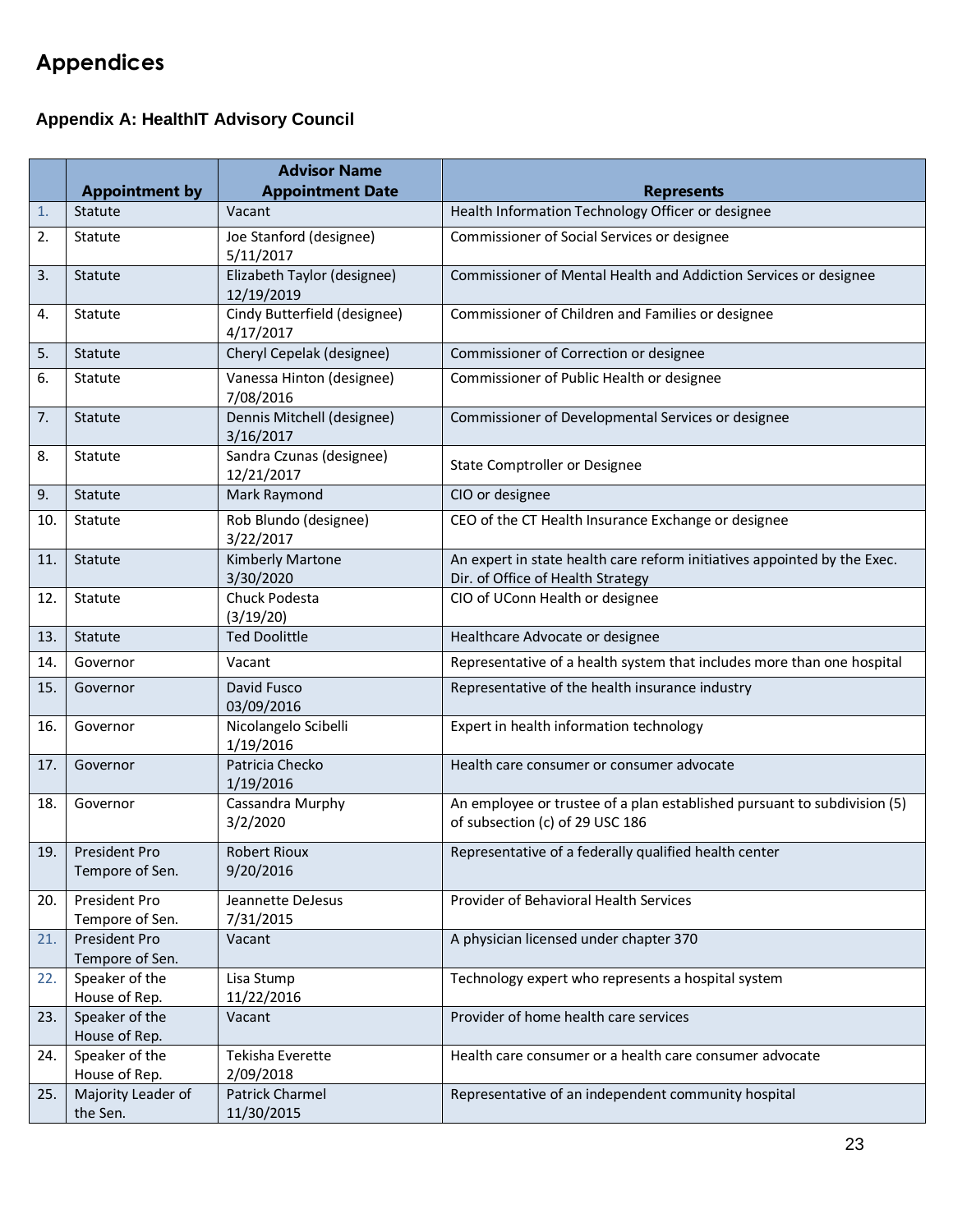|     |                       | <b>Advisor Name</b>         |                                                                          |
|-----|-----------------------|-----------------------------|--------------------------------------------------------------------------|
|     | <b>Appointment by</b> | <b>Appointment Date</b>     | <b>Represents</b>                                                        |
| 26. | Majority Leader of    | Patrick Troy, MD            | Physician who provides services in a multispecialty group and who is not |
|     | the House of Rep.     | 12/13/17                    | employed by a hospital                                                   |
| 27. | Minority Leader of    | Joe Quaranta, MD (Co-Chair) | Primary care physician who provides services in a small independent      |
|     | the Sen.              | 7/22/2015                   | practice                                                                 |
| 28. | Minority Leader of    | Alan Kaye, MD               | Expert in health care analytics and quality analysis                     |
|     | the House of Rep.     | 8/24/2015                   |                                                                          |
| 29. | President Pro         | Dina Berlyn (designee)      | President Pro Tempore of Senate or designee                              |
|     | Tempore of Sen.       |                             |                                                                          |
| 30. | Speaker of the        | Vacant                      | Speaker of the House of Representatives or designee                      |
|     | House of Rep.         |                             |                                                                          |
| 31. | Minority Leader of    | Dr. Susan Israel (designee) | Minority Leader of the Senate or designee                                |
|     | the Sen.              |                             |                                                                          |
| 32. | Minority Leader of    | William Petit, MD           | Minority Leader of the House of Representatives or designee              |
|     | the House of Rep.     | 5/13/2019                   |                                                                          |
| 33. | Chairs of the Health  | <b>Stacy Beck</b>           | Representative of a commercial health insurer                            |
|     | IT Advisory Council   | 7/19/2018                   |                                                                          |
| 34. | Chairs of the Health  | Ken Ferrucci                | Representative of the CT State Medical Society                           |
|     | IT Advisory Council   | 5/18/2020                   |                                                                          |
| 35. | Chairs of the Health  | Pareesa Charmchi Goodwin    | Consumer Advocate                                                        |
|     | IT Advisory Council   | 10/29/2020                  |                                                                          |
| 36. | Chairs of the Health  | Vacant                      | Representation at the discretion of the Co-Chairs                        |
|     | IT Advisory Council   |                             |                                                                          |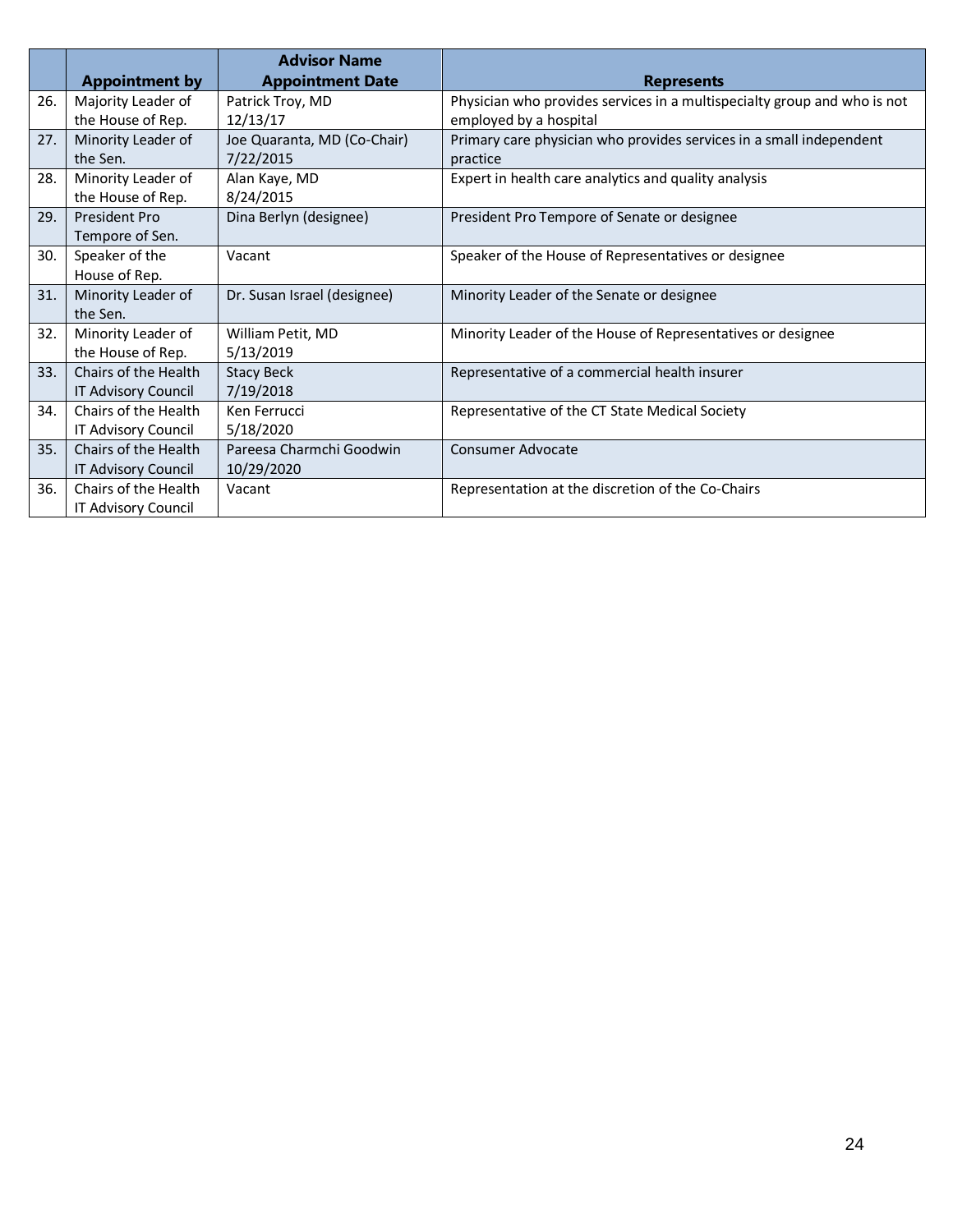## <span id="page-15-0"></span>**Appendix B: APCD Advisory Group**

|     | <b>Appointment by</b>                              | <b>Name</b><br><b>Appointment Date</b>  | <b>Represents</b>                                                |
|-----|----------------------------------------------------|-----------------------------------------|------------------------------------------------------------------|
| 1.  | Statute                                            | Olga Armah - Chair<br>(8/13/2020)       | Health Information Technology Officer or designee                |
| 2.  | Statute                                            | Scott Gaul (designee)<br>(1/9/2020)     | Secretary of Office of Policy and Management or designee         |
| 3.  | Statute                                            | Josh Wojcik (designee)<br>(6/25/2013)   | State Comptroller or designee                                    |
| 4.  | Statute                                            | Vacant                                  | Commissioner of Public Health or designee                        |
| 5.  | Statute                                            | Kate McEvoy (designee)<br>(11/8/2018)   | Commissioner of Social Services or designee                      |
| 6.  | Statute                                            | Michael Girlamo (designee)<br>2/11/2019 | Commissioner of Mental Health and Addiction Services or designee |
| 7.  | Statute                                            | Paul Lombardo (designee)<br>(11/8/2018) | Commissioner of Insurance or designee                            |
| 8.  | Statute                                            | <b>Ted Doolittle</b><br>(5/11/2017)     | Healthcare Advocate or designee                                  |
| 9.  | Statute                                            | Robert Barry (designee)<br>(9/1/2020)   | State CIO or designee                                            |
| 10. | Statute                                            | Ken Ferrucci<br>(3/2020)                | Representative of the CT State Medical Society                   |
| 11. | Statute; affirmed by<br><b>APCD Advisory Group</b> | Bernie Inskeep<br>(6/4/2015)            | Representative of a Health Insurance Company                     |
| 12. | Statute; affirmed by<br><b>APCD Advisory Group</b> | Krista Cattanach<br>(11/8/2018)         | Representative of a Health Insurance Company                     |
| 13. | Statute; affirmed by<br><b>APCD Advisory Group</b> | Cassandra Murphy<br>(3/2/2020)          | Representative of a Health Insurance Purchaser                   |
| 14. | Statute; affirmed by<br><b>APCD Advisory Group</b> | James Iacobellis<br>(4/29/2013)         | Representative of a Hospital                                     |
| 15. | Statute; affirmed by<br><b>APCD Advisory Group</b> | Patricia Checko<br>(8/8/2019)           | Chair - APCD Data Release Committee (ex-officio role)            |
| 16. | Statute; affirmed by<br><b>APCD Advisory Group</b> | Robert Scalettar, MD<br>(4/29/2013)     | <b>Health Care Provider</b>                                      |
| 17. | <b>HITO</b>                                        | Rob Aseltine<br>(4/29/2013)             | Health Care Expert from an Academic Institute                    |
| 18. | <b>HITO</b>                                        | Francois de Brantes<br>(8/11/2016)      | <b>Expert in Payment Reform</b>                                  |
| 19. | <b>HITO</b>                                        | Victor Villagra, MD<br>(4/29/2013)      | Health Care Expert from an Academic Institute                    |
| 20. | <b>HITO</b>                                        | Vacant                                  | Representative of the Office of Health Strategy                  |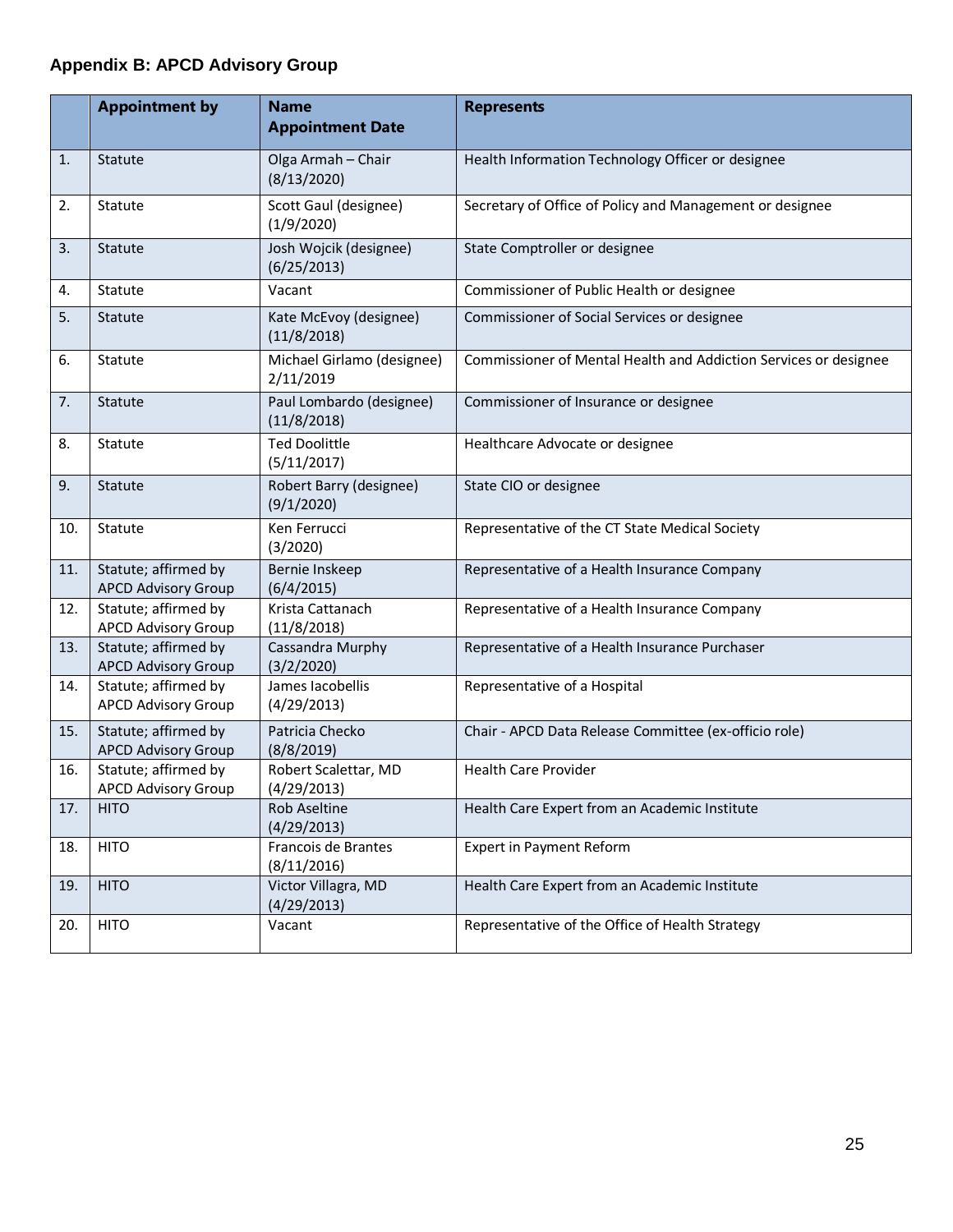## <span id="page-16-0"></span>**Appendix C: APCD Data Release Committee**

| <b>Name</b>                                                                                                                       | <b>Represents</b>                                                                |
|-----------------------------------------------------------------------------------------------------------------------------------|----------------------------------------------------------------------------------|
| Dr. Patricia Checko, MPH, Dr. P.H. (Chair)                                                                                        | <b>Consumer Representative</b>                                                   |
| Michael Girlamo, LMSW<br>Behavioral Health Program Manager Dept. of Mental<br>Health & Addiction Services (Commissioner designee) | Ex Officio Board Member & Representative from a State Agency                     |
| Justin Peng, MPH,<br>Epidemiologist CT Dept. of Public Health                                                                     | <b>Public Health Specialist</b>                                                  |
| Sheryl A. Turney, Senior Director Anthem Blue Cross<br>Blue Shield All Payer Claims Database Analytics                            | Health Insurance Industry                                                        |
| Anthony Dias, MBBS, DPM, MPH                                                                                                      | Individual with experience in hospital administration, analytics,<br>or research |
| Kun Chen, PhD,                                                                                                                    | <b>Health Researcher</b>                                                         |
| Lisa Freeman, Executive Director<br><b>CT Center for Patient Safety</b>                                                           | Consumer Representative                                                          |
| Michael Fields, Associate Director of Data Management<br>for UnitedHealth Care Finance Regulatory Financial<br>Operations         | Health Insurance Industry                                                        |
| Vacant                                                                                                                            | Attorney experienced in health care, privacy, and research                       |
| Vacant                                                                                                                            | Healthcare professional, physician, nurse, social worker, or<br>psychologist     |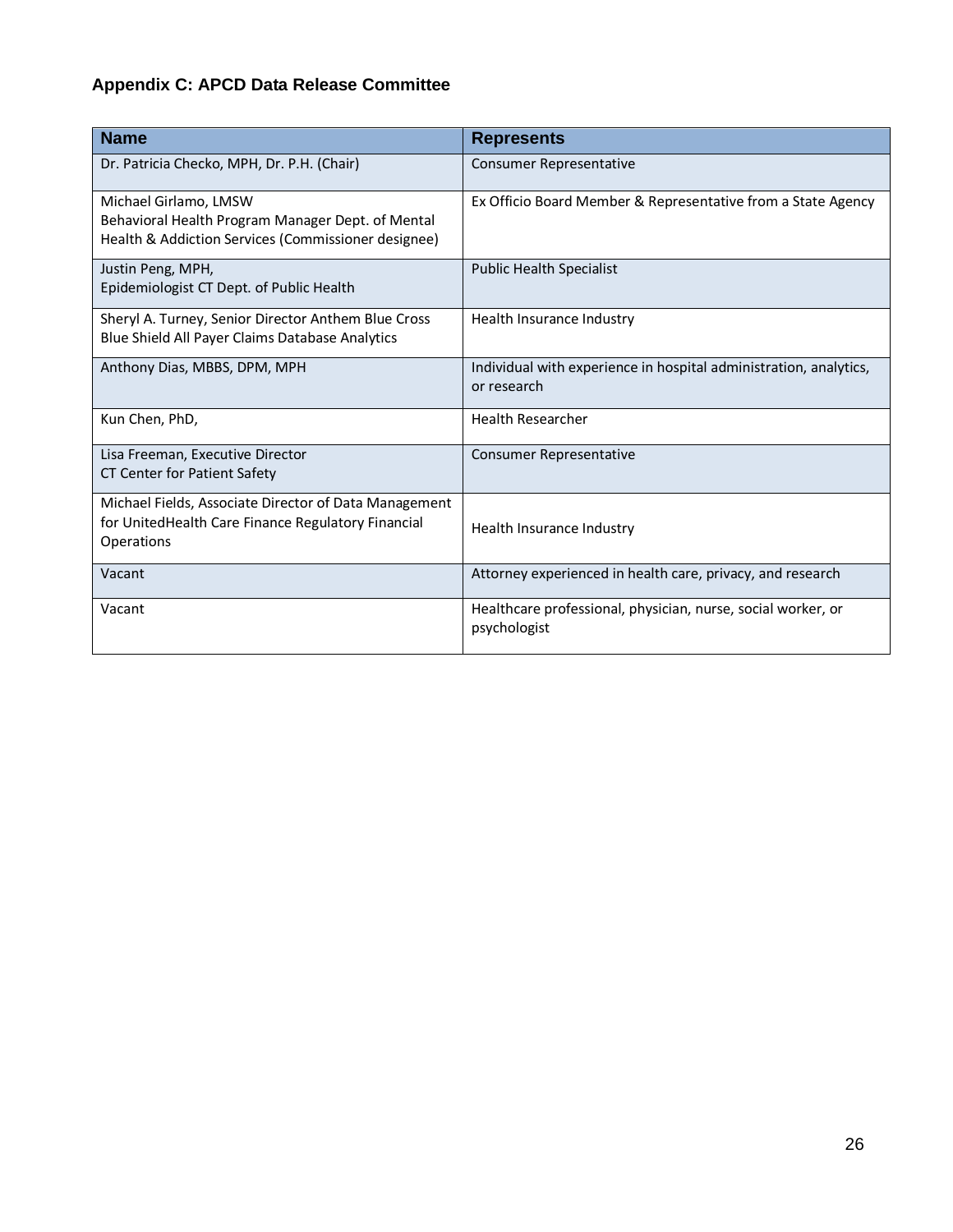## <span id="page-17-0"></span>**Appendix D: Medication Reconciliation and Polypharmacy Committee**

|     | <b>Member Name</b>                   | Organization                                                 | <b>Membership Category</b>              |
|-----|--------------------------------------|--------------------------------------------------------------|-----------------------------------------|
| 1.  | Sean Jeffery, PharmD                 | Integrated Care Partners - Hartford Healthcare               | Expert in medication reconciliation     |
| 2.  | Nityu Kashyap, MD                    | Yale New Haven Health                                        | Expert in medication reconciliation     |
| 3.  | Kate Sacro, PharmD                   | Value Care Alliance                                          | Expert in medication reconciliation     |
| 4.  | Amy Justice, MD, PhD                 | Dept. of Veteran Affairs, CT Healthcare System               | <b>Expert in Polypharmacy</b>           |
| 5.  | Janet Knecht, PhD, MSN               | University of Saint Joseph                                   | <b>Expert in Polypharmacy</b>           |
| 6.  | Nathaniel Rickles, PharmD, PhD, BCPP | <b>UConn School of Pharmacy</b>                              | <b>Expert in Polypharmacy</b>           |
| 7.  | Marghie Giuliano, RPh                | <b>Connecticut Pharmacists Association</b>                   | Pharmacist                              |
| 8.  | Anne VanHaaren, PharmD               | <b>CVS Health</b>                                            | Pharmacist                              |
| 9.  | Thomas Agresta, MD, MBI              | <b>UConn Health</b>                                          | Prescribing practitioner                |
| 10. | Bruce Metz, PhD                      | <b>UConn Health</b>                                          | Member of the HealthIT Advisory Council |
| 11. | R. Douglas Bruce, MD, MA, MSc        | Cornell Scott-Hill Health Center                             | Prescribing practitioner                |
| 12. | Ece Tek, MD                          | Cornell Scott-Hill Health Center                             | Prescribing practitioner                |
| 13. | Lesley Bennett                       | Consumer / Patient Advocate                                  | Represents consumers                    |
| 14. | MJ McMullen                          | Surescripts                                                  | Represents expertise in CancelRx        |
| 15. | Jennifer Osowiecki, JD, RPh          | <b>Connecticut Hospital Association</b>                      | Represents expertise in law             |
| 16. | Diana Mager, RN-BC                   | Connecticut Association of Healthcare at Home                | Represents LTPAC / Hospice              |
| 17. | Jameson Reuter, PharmD, MBA, BCPS    | ConnectiCare                                                 | Represents payers                       |
| 18. | Jeremy Campbell, PharmD, MHI         | Boehringer-Ingelheim                                         | Represents pharmaceuticals              |
| 19. | Peter Tolisano, PsyD, ABPP           | Connecticut Dept. of Developmental Services                  | Represents a state agency               |
| 20. | Rodrick Marriott, PharmD             | Connecticut Dept. of Consumer Protection                     | Represents Dept. of Consumer Protection |
| 21. | Barbara Bugella                      | Connecticut Dept. of Mental Health<br>and Addiction Services | Represents a state agency               |